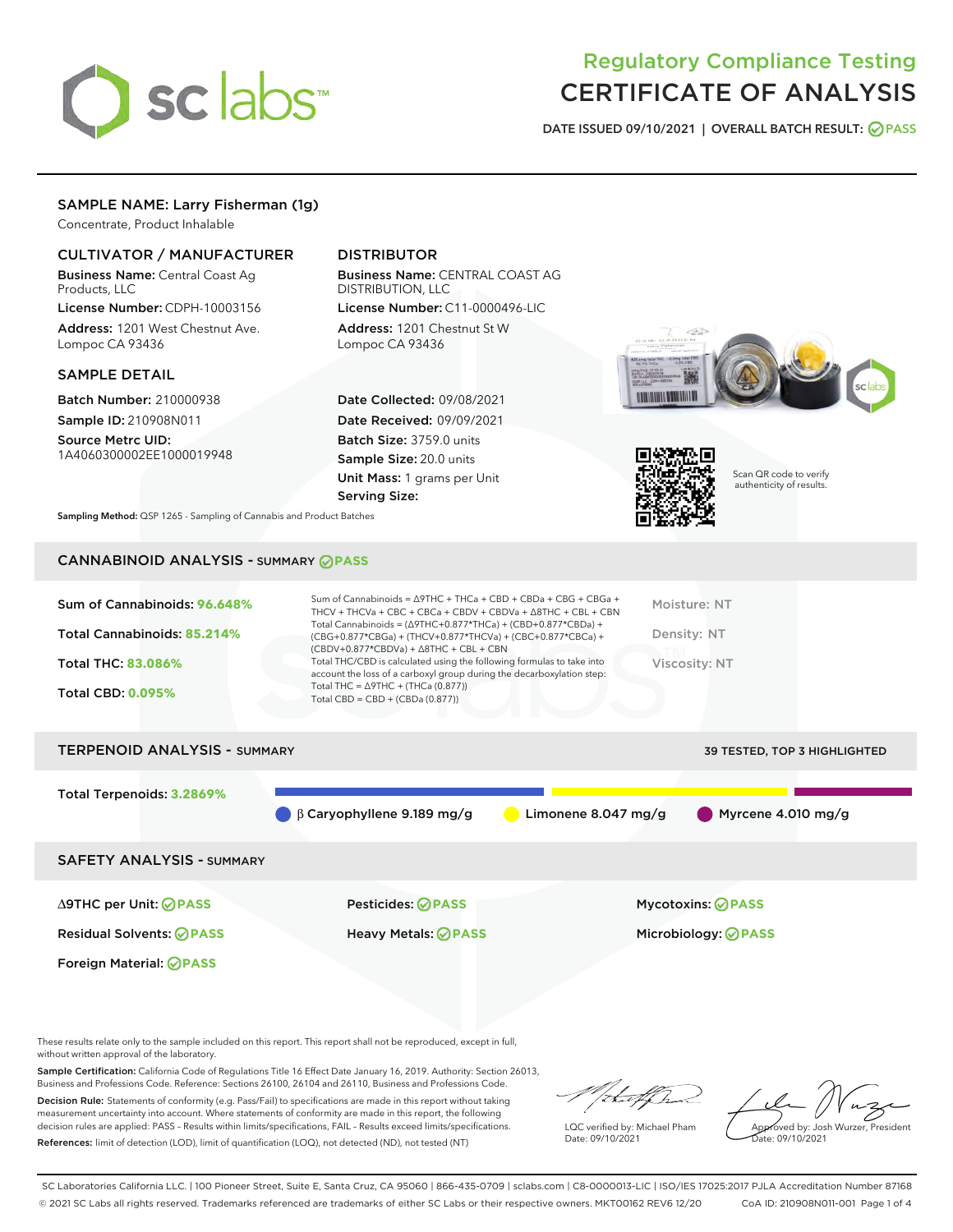



LARRY FISHERMAN (1G) | DATE ISSUED 09/10/2021 | OVERALL BATCH RESULT: 2 PASS

#### CANNABINOID TEST RESULTS - 09/10/2021 2 PASS

Tested by high-performance liquid chromatography with diode-array detection (HPLC-DAD). **Method:** QSP 1157 - Analysis of Cannabinoids by HPLC-DAD

#### TOTAL CANNABINOIDS: **85.214%**

Total Cannabinoids (Total THC) + (Total CBD) + (Total CBG) + (Total THCV) + (Total CBC) + (Total CBDV) + ∆8THC + CBL + CBN

TOTAL THC: **83.086%** Total THC (∆9THC+0.877\*THCa)

TOTAL CBD: **0.095%**

Total CBD (CBD+0.877\*CBDa)

TOTAL CBG: 1.26% Total CBG (CBG+0.877\*CBGa)

TOTAL THCV: 0.282% Total THCV (THCV+0.877\*THCVa)

TOTAL CBC: 0.491% Total CBC (CBC+0.877\*CBCa)

TOTAL CBDV: ND Total CBDV (CBDV+0.877\*CBDVa)

| <b>COMPOUND</b>  | LOD/LOQ<br>(mg/g)          | <b>MEASUREMENT</b><br><b>UNCERTAINTY</b><br>(mg/g) | <b>RESULT</b><br>(mg/g) | <b>RESULT</b><br>(%) |
|------------------|----------------------------|----------------------------------------------------|-------------------------|----------------------|
| <b>THCa</b>      | 0.05/0.14                  | ±23.329                                            | 907.76                  | 90.776               |
| <b>A9THC</b>     | 0.06 / 0.26                | ±1.195                                             | 34.75                   | 3.475                |
| <b>CBGa</b>      | 0.1 / 0.2                  | ±0.65                                              | 12.4                    | 1.24                 |
| <b>CBCa</b>      | 0.07/0.28                  | ±0.274                                             | 5.60                    | 0.560                |
| <b>THCVa</b>     | 0.07/0.20                  | ±0.153                                             | 3.21                    | 0.321                |
| <b>CBG</b>       | 0.06/0.19                  | ±0.066                                             | 1.68                    | 0.168                |
| <b>CBDa</b>      | 0.02/0.19                  | ±0.032                                             | 1.08                    | 0.108                |
| <b>CBC</b>       | 0.2 / 0.5                  | N/A                                                | $<$ LOQ                 | $<$ LOQ              |
| $\triangle$ 8THC | 0.1/0.4                    | N/A                                                | <b>ND</b>               | <b>ND</b>            |
| <b>THCV</b>      | 0.1/0.2                    | N/A                                                | <b>ND</b>               | <b>ND</b>            |
| <b>CBD</b>       | 0.07/0.29                  | N/A                                                | <b>ND</b>               | <b>ND</b>            |
| <b>CBDV</b>      | 0.04 / 0.15                | N/A                                                | <b>ND</b>               | <b>ND</b>            |
| <b>CBDVa</b>     | 0.03/0.53                  | N/A                                                | <b>ND</b>               | <b>ND</b>            |
| <b>CBL</b>       | 0.06 / 0.24                | N/A                                                | <b>ND</b>               | <b>ND</b>            |
| <b>CBN</b>       | 0.1/0.3                    | N/A                                                | <b>ND</b>               | <b>ND</b>            |
|                  | <b>SUM OF CANNABINOIDS</b> |                                                    | 966.48 mg/g             | 96.648%              |

#### **UNIT MASS: 1 grams per Unit**

| ∆9THC per Unit                        | 1120 per-package limit     | <b>PASS</b><br>34.75 mg/unit |  |  |
|---------------------------------------|----------------------------|------------------------------|--|--|
| <b>Total THC per Unit</b>             |                            | 830.86 mg/unit               |  |  |
| <b>CBD</b> per Unit                   |                            | <b>ND</b>                    |  |  |
| <b>Total CBD per Unit</b>             |                            | $0.95$ mg/unit               |  |  |
| Sum of Cannabinoids<br>per Unit       |                            | 966.48 mg/unit               |  |  |
| <b>Total Cannabinoids</b><br>per Unit |                            | 852.14 mg/unit               |  |  |
| <b>MOISTURE TEST RESULT</b>           | <b>DENSITY TEST RESULT</b> | <b>VISCOSITY TEST RESULT</b> |  |  |

Not Tested

Not Tested

Not Tested

#### TERPENOID TEST RESULTS - 09/10/2021

Terpene analysis utilizing gas chromatography-flame ionization detection (GC-FID). **Method:** QSP 1192 - Analysis of Terpenoids by GC-FID

| <b>COMPOUND</b>           | LOD/LOQ<br>(mg/g) | <b>MEASUREMENT</b><br><b>UNCERTAINTY</b><br>(mg/g) | <b>RESULT</b><br>(mg/g)                          | <b>RESULT</b><br>(%) |
|---------------------------|-------------------|----------------------------------------------------|--------------------------------------------------|----------------------|
| $\beta$ Caryophyllene     | 0.004 / 0.012     | ±0.3271                                            | 9.189                                            | 0.9189               |
| Limonene                  | 0.005 / 0.016     | ±0.1151                                            | 8.047                                            | 0.8047               |
| <b>Myrcene</b>            | 0.008 / 0.025     | ±0.0517                                            | 4.010                                            | 0.4010               |
| $\alpha$ Humulene         | 0.009 / 0.029     | ±0.1070                                            | 3.332                                            | 0.3332               |
| Linalool                  | 0.009 / 0.032     | ±0.0709                                            | 1.865                                            | 0.1865               |
| $\alpha$ Bisabolol        | 0.008 / 0.026     | ±0.0721                                            | 1.350                                            | 0.1350               |
| $\beta$ Pinene            | 0.004 / 0.014     | ±0.0096                                            | 0.838                                            | 0.0838               |
| Fenchol                   | 0.010 / 0.034     | ±0.0270                                            | 0.697                                            | 0.0697               |
| <b>Terpineol</b>          | 0.016 / 0.055     | ±0.0362                                            | 0.589                                            | 0.0589               |
| <b>Terpinolene</b>        | 0.008 / 0.026     | ±0.0119                                            | 0.581                                            | 0.0581               |
| $\alpha$ Pinene           | 0.005 / 0.017     | ±0.0047                                            | 0.544                                            | 0.0544               |
| trans- $\beta$ -Farnesene | 0.008 / 0.025     | ±0.0182                                            | 0.514                                            | 0.0514               |
| Ocimene                   | 0.011 / 0.038     | ±0.0154                                            | 0.480                                            | 0.0480               |
| <b>Borneol</b>            | 0.005 / 0.016     | ±0.0076                                            | 0.182                                            | 0.0182               |
| Caryophyllene<br>Oxide    | 0.010 / 0.033     | ±0.0072                                            | 0.157                                            | 0.0157               |
| Nerolidol                 | 0.009 / 0.028     | ±0.0088                                            | 0.140                                            | 0.0140               |
| Camphene                  | 0.005 / 0.015     | ±0.0013                                            | 0.116                                            | 0.0116               |
| Guaiol                    | 0.009 / 0.030     | ±0.0036                                            | 0.076                                            | 0.0076               |
| Fenchone                  | 0.009 / 0.028     | ±0.0018                                            | 0.061                                            | 0.0061               |
| Citronellol               | 0.003 / 0.010     | ±0.0016                                            | 0.032                                            | 0.0032               |
| Sabinene Hydrate          | 0.006 / 0.022     | ±0.0011                                            | 0.029                                            | 0.0029               |
| $\gamma$ Terpinene        | 0.006 / 0.018     | ±0.0004                                            | 0.022                                            | 0.0022               |
| Geraniol                  | 0.002 / 0.007     | ±0.0008                                            | 0.018                                            | 0.0018               |
| Sabinene                  | 0.004 / 0.014     | N/A                                                | <loq< th=""><th><math>&lt;</math>LOQ</th></loq<> | $<$ LOQ              |
| $\alpha$ Phellandrene     | 0.006 / 0.020     | N/A                                                | <loq< th=""><th><loq< th=""></loq<></th></loq<>  | <loq< th=""></loq<>  |
| 3 Carene                  | 0.005 / 0.018     | N/A                                                | <loq< th=""><th><loq< th=""></loq<></th></loq<>  | <loq< th=""></loq<>  |
| $\alpha$ Terpinene        | 0.005 / 0.017     | N/A                                                | <loq< th=""><th><loq< th=""></loq<></th></loq<>  | <loq< th=""></loq<>  |
| Eucalyptol                | 0.006 / 0.018     | N/A                                                | <loq< th=""><th><loq< th=""></loq<></th></loq<>  | <loq< th=""></loq<>  |
| Nerol                     | 0.003 / 0.011     | N/A                                                | <loq< th=""><th><loq< th=""></loq<></th></loq<>  | <loq< th=""></loq<>  |
| p-Cymene                  | 0.005 / 0.016     | N/A                                                | <b>ND</b>                                        | <b>ND</b>            |
| (-)-Isopulegol            | 0.005 / 0.016     | N/A                                                | ND                                               | ND                   |
| Camphor                   | 0.006 / 0.019     | N/A                                                | ND                                               | ND                   |
| Isoborneol                | 0.004 / 0.012     | N/A                                                | <b>ND</b>                                        | ND                   |
| Menthol                   | 0.008 / 0.025     | N/A                                                | <b>ND</b>                                        | <b>ND</b>            |
| R-(+)-Pulegone            | 0.003 / 0.011     | N/A                                                | ND                                               | ND                   |
| <b>Geranyl Acetate</b>    | 0.004 / 0.014     | N/A                                                | <b>ND</b>                                        | ND                   |
| $\alpha$ Cedrene          | 0.005 / 0.016     | N/A                                                | <b>ND</b>                                        | <b>ND</b>            |
| Valencene                 | 0.009 / 0.030     | N/A                                                | ND                                               | ND                   |
| Cedrol                    | 0.008 / 0.027     | N/A                                                | <b>ND</b>                                        | ND                   |
| <b>TOTAL TERPENOIDS</b>   |                   | 32.869 mg/g                                        | 3.2869%                                          |                      |

SC Laboratories California LLC. | 100 Pioneer Street, Suite E, Santa Cruz, CA 95060 | 866-435-0709 | sclabs.com | C8-0000013-LIC | ISO/IES 17025:2017 PJLA Accreditation Number 87168 © 2021 SC Labs all rights reserved. Trademarks referenced are trademarks of either SC Labs or their respective owners. MKT00162 REV6 12/20 CoA ID: 210908N011-001 Page 2 of 4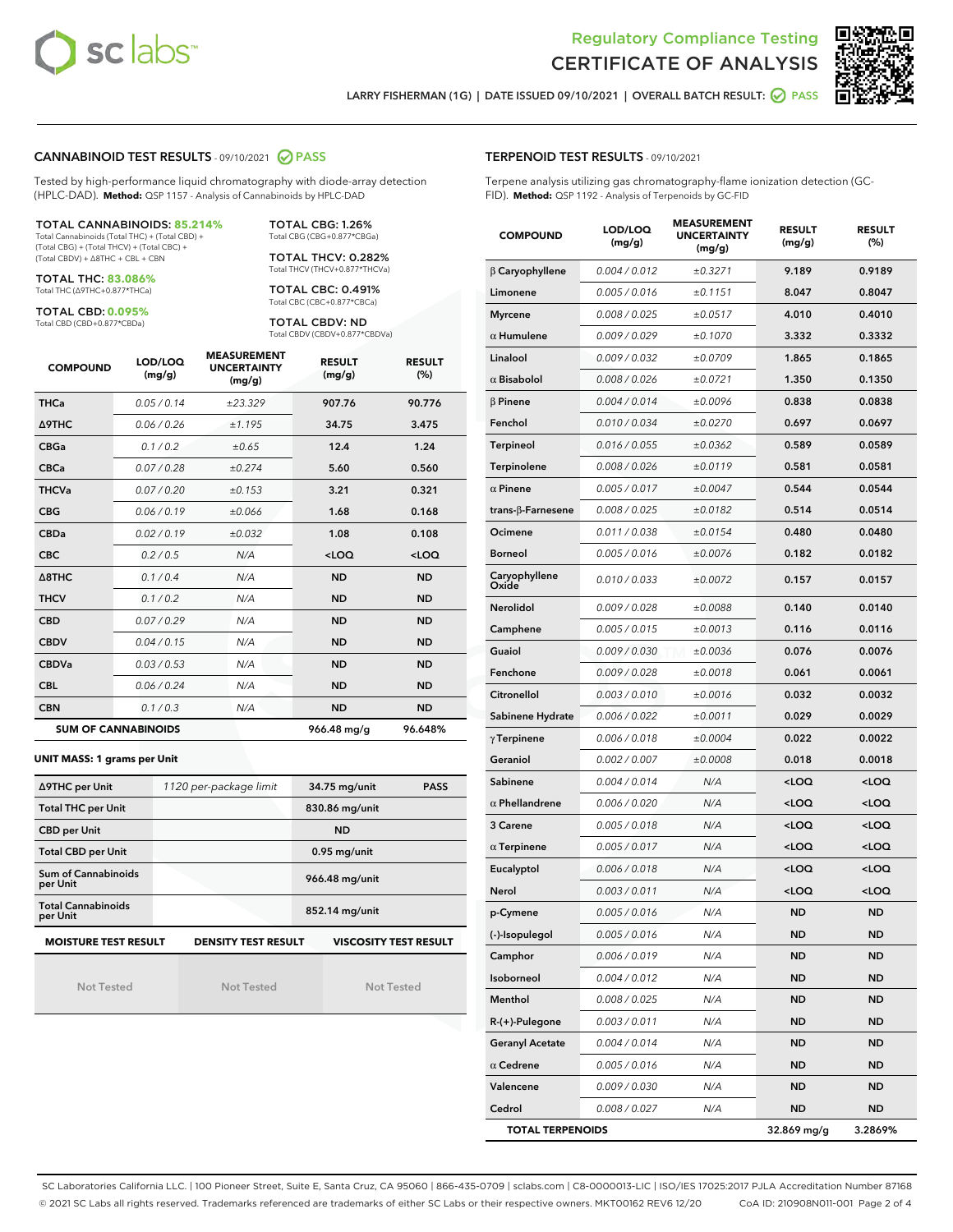



LARRY FISHERMAN (1G) | DATE ISSUED 09/10/2021 | OVERALL BATCH RESULT: @ PASS

# CATEGORY 1 PESTICIDE TEST RESULTS - 09/10/2021 2 PASS

Pesticide and plant growth regulator analysis utilizing high-performance liquid chromatography-mass spectrometry (HPLC-MS) or gas chromatography-mass spectrometry (GC-MS). \*GC-MS utilized where indicated. **Method:** QSP 1212 - Analysis of Pesticides and Mycotoxins by LC-MS or QSP 1213 - Analysis of Pesticides by GC-MS

| <b>COMPOUND</b>             | LOD/LOQ<br>$(\mu g/g)$ | <b>ACTION</b><br><b>LIMIT</b><br>$(\mu g/g)$ | <b>MEASUREMENT</b><br><b>UNCERTAINTY</b><br>$(\mu g/g)$ | <b>RESULT</b><br>$(\mu g/g)$ | <b>RESULT</b> |
|-----------------------------|------------------------|----------------------------------------------|---------------------------------------------------------|------------------------------|---------------|
| Aldicarb                    | 0.03/0.08              | $>$ LOD                                      | N/A                                                     | <b>ND</b>                    | <b>PASS</b>   |
| Carbofuran                  | 0.02 / 0.05            | $\ge$ LOD                                    | N/A                                                     | <b>ND</b>                    | <b>PASS</b>   |
| Chlordane*                  | 0.03/0.08              | $>$ LOD                                      | N/A                                                     | <b>ND</b>                    | <b>PASS</b>   |
| Chlorfenapyr*               | 0.03/0.10              | $\ge$ LOD                                    | N/A                                                     | <b>ND</b>                    | <b>PASS</b>   |
| Chlorpyrifos                | 0.02 / 0.06            | $\ge$ LOD                                    | N/A                                                     | <b>ND</b>                    | <b>PASS</b>   |
| Coumaphos                   | 0.02 / 0.07            | $\ge$ LOD                                    | N/A                                                     | <b>ND</b>                    | <b>PASS</b>   |
| Daminozide                  | 0.02 / 0.07            | $\ge$ LOD                                    | N/A                                                     | <b>ND</b>                    | <b>PASS</b>   |
| <b>DDVP</b><br>(Dichlorvos) | 0.03/0.09              | $\ge$ LOD                                    | N/A                                                     | <b>ND</b>                    | <b>PASS</b>   |
| <b>Dimethoate</b>           | 0.03/0.08              | $\ge$ LOD                                    | N/A                                                     | <b>ND</b>                    | <b>PASS</b>   |
| Ethoprop(hos)               | 0.03/0.10              | $\ge$ LOD                                    | N/A                                                     | <b>ND</b>                    | <b>PASS</b>   |
| Etofenprox                  | 0.02 / 0.06            | $\ge$ LOD                                    | N/A                                                     | <b>ND</b>                    | <b>PASS</b>   |
| Fenoxycarb                  | 0.03/0.08              | $\ge$ LOD                                    | N/A                                                     | <b>ND</b>                    | <b>PASS</b>   |
| Fipronil                    | 0.03/0.08              | $>$ LOD                                      | N/A                                                     | <b>ND</b>                    | <b>PASS</b>   |
| Imazalil                    | 0.02 / 0.06            | $>$ LOD                                      | N/A                                                     | <b>ND</b>                    | <b>PASS</b>   |
| <b>Methiocarb</b>           | 0.02 / 0.07            | $\ge$ LOD                                    | N/A                                                     | <b>ND</b>                    | <b>PASS</b>   |
| Methyl<br>parathion         | 0.03/0.10              | $\ge$ LOD                                    | N/A                                                     | <b>ND</b>                    | <b>PASS</b>   |
| <b>Mevinphos</b>            | 0.03/0.09              | $\ge$ LOD                                    | N/A                                                     | <b>ND</b>                    | <b>PASS</b>   |
| Paclobutrazol               | 0.02 / 0.05            | $>$ LOD                                      | N/A                                                     | <b>ND</b>                    | <b>PASS</b>   |
| Propoxur                    | 0.03/0.09              | $\ge$ LOD                                    | N/A                                                     | <b>ND</b>                    | <b>PASS</b>   |
| Spiroxamine                 | 0.03/0.08              | $\ge$ LOD                                    | N/A                                                     | <b>ND</b>                    | <b>PASS</b>   |
| Thiacloprid                 | 0.03/0.10              | $\ge$ LOD                                    | N/A                                                     | <b>ND</b>                    | <b>PASS</b>   |

#### CATEGORY 2 PESTICIDE TEST RESULTS - 09/10/2021 @ PASS

| <b>COMPOUND</b>          | LOD/LOQ<br>$(\mu g/g)$ | <b>ACTION</b><br><b>LIMIT</b><br>$(\mu g/g)$ | <b>MEASUREMENT</b><br><b>UNCERTAINTY</b><br>$(\mu g/g)$ | <b>RESULT</b><br>$(\mu g/g)$ | <b>RESULT</b> |
|--------------------------|------------------------|----------------------------------------------|---------------------------------------------------------|------------------------------|---------------|
| Abamectin                | 0.03/0.10              | 0.1                                          | N/A                                                     | <b>ND</b>                    | <b>PASS</b>   |
| Acephate                 | 0.02/0.07              | 0.1                                          | N/A                                                     | <b>ND</b>                    | <b>PASS</b>   |
| Acequinocyl              | 0.02/0.07              | 0.1                                          | N/A                                                     | <b>ND</b>                    | <b>PASS</b>   |
| Acetamiprid              | 0.02/0.05              | 0.1                                          | N/A                                                     | <b>ND</b>                    | <b>PASS</b>   |
| Azoxystrobin             | 0.02/0.07              | 0.1                                          | N/A                                                     | <b>ND</b>                    | <b>PASS</b>   |
| <b>Bifenazate</b>        | 0.01/0.04              | 0.1                                          | N/A                                                     | <b>ND</b>                    | <b>PASS</b>   |
| <b>Bifenthrin</b>        | 0.02/0.05              | 3                                            | N/A                                                     | <b>ND</b>                    | <b>PASS</b>   |
| <b>Boscalid</b>          | 0.03/0.09              | 0.1                                          | N/A                                                     | <b>ND</b>                    | <b>PASS</b>   |
| Captan                   | 0.19/0.57              | 0.7                                          | N/A                                                     | <b>ND</b>                    | <b>PASS</b>   |
| Carbaryl                 | 0.02/0.06              | 0.5                                          | N/A                                                     | <b>ND</b>                    | <b>PASS</b>   |
| Chlorantranilip-<br>role | 0.04/0.12              | 10                                           | N/A                                                     | <b>ND</b>                    | <b>PASS</b>   |
| Clofentezine             | 0.03/0.09              | 0.1                                          | N/A                                                     | <b>ND</b>                    | <b>PASS</b>   |

| <b>CATEGORY 2 PESTICIDE TEST RESULTS</b> - 09/10/2021 continued |
|-----------------------------------------------------------------|
|-----------------------------------------------------------------|

| <b>COMPOUND</b>               | LOD/LOQ<br>$(\mu g/g)$ | <b>ACTION</b><br>LIMIT<br>$(\mu g/g)$ | <b>MEASUREMENT</b><br><b>UNCERTAINTY</b><br>$(\mu g/g)$ | <b>RESULT</b><br>(µg/g) | <b>RESULT</b> |
|-------------------------------|------------------------|---------------------------------------|---------------------------------------------------------|-------------------------|---------------|
| Cyfluthrin                    | 0.12 / 0.38            | $\overline{\mathcal{L}}$              | N/A                                                     | ND                      | <b>PASS</b>   |
| Cypermethrin                  | 0.11 / 0.32            | 1                                     | N/A                                                     | ND                      | <b>PASS</b>   |
| Diazinon                      | 0.02 / 0.05            | 0.1                                   | N/A                                                     | ND                      | PASS          |
| Dimethomorph                  | 0.03 / 0.09            | $\overline{2}$                        | N/A                                                     | <b>ND</b>               | <b>PASS</b>   |
| Etoxazole                     | 0.02 / 0.06            | 0.1                                   | N/A                                                     | ND                      | <b>PASS</b>   |
| Fenhexamid                    | 0.03 / 0.09            | 0.1                                   | N/A                                                     | ND                      | <b>PASS</b>   |
| Fenpyroximate                 | 0.02 / 0.06            | 0.1                                   | N/A                                                     | <b>ND</b>               | <b>PASS</b>   |
| Flonicamid                    | 0.03 / 0.10            | 0.1                                   | N/A                                                     | <b>ND</b>               | <b>PASS</b>   |
| Fludioxonil                   | 0.03 / 0.10            | 0.1                                   | N/A                                                     | <b>ND</b>               | <b>PASS</b>   |
| Hexythiazox                   | 0.02 / 0.07            | 0.1                                   | N/A                                                     | <b>ND</b>               | <b>PASS</b>   |
| Imidacloprid                  | 0.04 / 0.11            | 5                                     | N/A                                                     | <b>ND</b>               | <b>PASS</b>   |
| Kresoxim-methyl               | 0.02 / 0.07            | 0.1                                   | N/A                                                     | ND                      | <b>PASS</b>   |
| <b>Malathion</b>              | 0.03 / 0.09            | 0.5                                   | N/A                                                     | <b>ND</b>               | <b>PASS</b>   |
| Metalaxyl                     | 0.02 / 0.07            | $\overline{2}$                        | N/A                                                     | <b>ND</b>               | <b>PASS</b>   |
| Methomyl                      | 0.03 / 0.10            | $\mathbf{1}$                          | N/A                                                     | <b>ND</b>               | PASS          |
| Myclobutanil                  | 0.03 / 0.09            | 0.1                                   | N/A                                                     | <b>ND</b>               | <b>PASS</b>   |
| Naled                         | 0.02 / 0.07            | 0.1                                   | N/A                                                     | ND                      | <b>PASS</b>   |
| Oxamyl                        | 0.04 / 0.11            | 0.5                                   | N/A                                                     | ND                      | <b>PASS</b>   |
| Pentachloronitro-<br>benzene* | 0.03 / 0.09            | 0.1                                   | N/A                                                     | ND                      | <b>PASS</b>   |
| Permethrin                    | 0.04/0.12              | 0.5                                   | N/A                                                     | ND                      | <b>PASS</b>   |
| Phosmet                       | 0.03 / 0.10            | 0.1                                   | N/A                                                     | <b>ND</b>               | <b>PASS</b>   |
| Piperonylbu-<br>toxide        | 0.02 / 0.07            | 3                                     | N/A                                                     | <b>ND</b>               | <b>PASS</b>   |
| Prallethrin                   | 0.03 / 0.08            | 0.1                                   | N/A                                                     | ND                      | <b>PASS</b>   |
| Propiconazole                 | 0.02 / 0.07            | 0.1                                   | N/A                                                     | <b>ND</b>               | <b>PASS</b>   |
| Pyrethrins                    | 0.04 / 0.12            | 0.5                                   | N/A                                                     | <b>ND</b>               | <b>PASS</b>   |
| Pyridaben                     | 0.02 / 0.07            | 0.1                                   | N/A                                                     | ND                      | PASS          |
| Spinetoram                    | 0.02 / 0.07            | 0.1                                   | N/A                                                     | ND                      | PASS          |
| Spinosad                      | 0.02 / 0.07            | 0.1                                   | N/A                                                     | ND                      | <b>PASS</b>   |
| Spiromesifen                  | 0.02 / 0.05            | 0.1                                   | N/A                                                     | ND                      | PASS          |
| Spirotetramat                 | 0.02 / 0.06            | 0.1                                   | N/A                                                     | <b>ND</b>               | <b>PASS</b>   |
| Tebuconazole                  | 0.02 / 0.07            | 0.1                                   | N/A                                                     | ND                      | <b>PASS</b>   |
| Thiamethoxam                  | 0.03 / 0.10            | 5                                     | N/A                                                     | ND                      | <b>PASS</b>   |
| Trifloxystrobin               | 0.03 / 0.08            | 0.1                                   | N/A                                                     | <b>ND</b>               | <b>PASS</b>   |

SC Laboratories California LLC. | 100 Pioneer Street, Suite E, Santa Cruz, CA 95060 | 866-435-0709 | sclabs.com | C8-0000013-LIC | ISO/IES 17025:2017 PJLA Accreditation Number 87168 © 2021 SC Labs all rights reserved. Trademarks referenced are trademarks of either SC Labs or their respective owners. MKT00162 REV6 12/20 CoA ID: 210908N011-001 Page 3 of 4